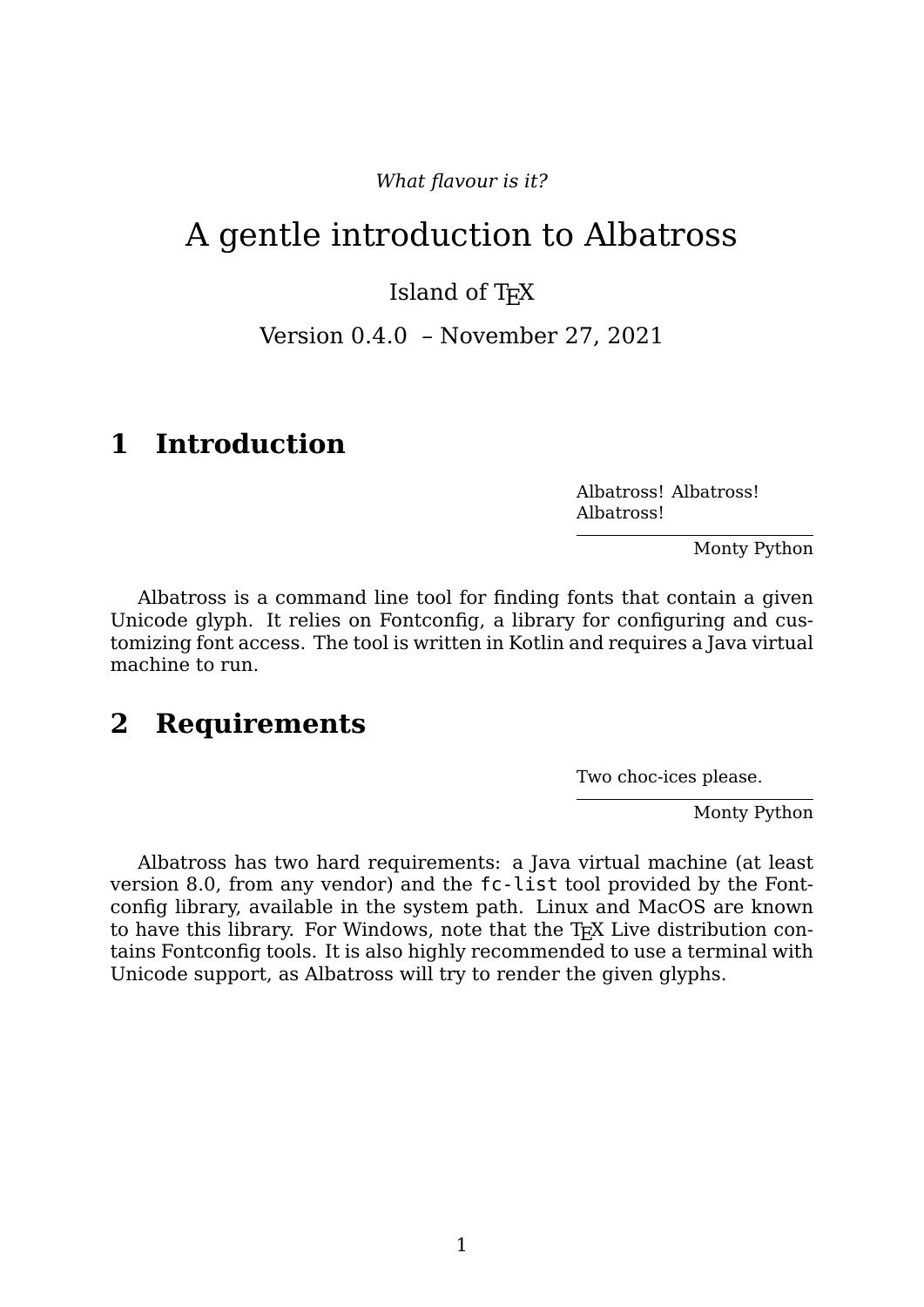#### **3 Basic use**

I haven't got choc-ices. I only got the albatross. Albatross!

Monty Python

The tool is a typical command line application, so we need to invoke it by typing albatross in the terminal:



Provided that Albatross is properly available in the underlying operating system, we will get the help message listing all the available options and the tool usage.

## **3.1 Glyphs**

What flavour is it?

Monty Python

Albatross takes a list of glyphs, separated by spaces, as input. Three formats are supported by the command line tool:

– The glyph itself, e.g, ß (Eszett). Internally, the tool will convert it to the corresponding Unicode code point.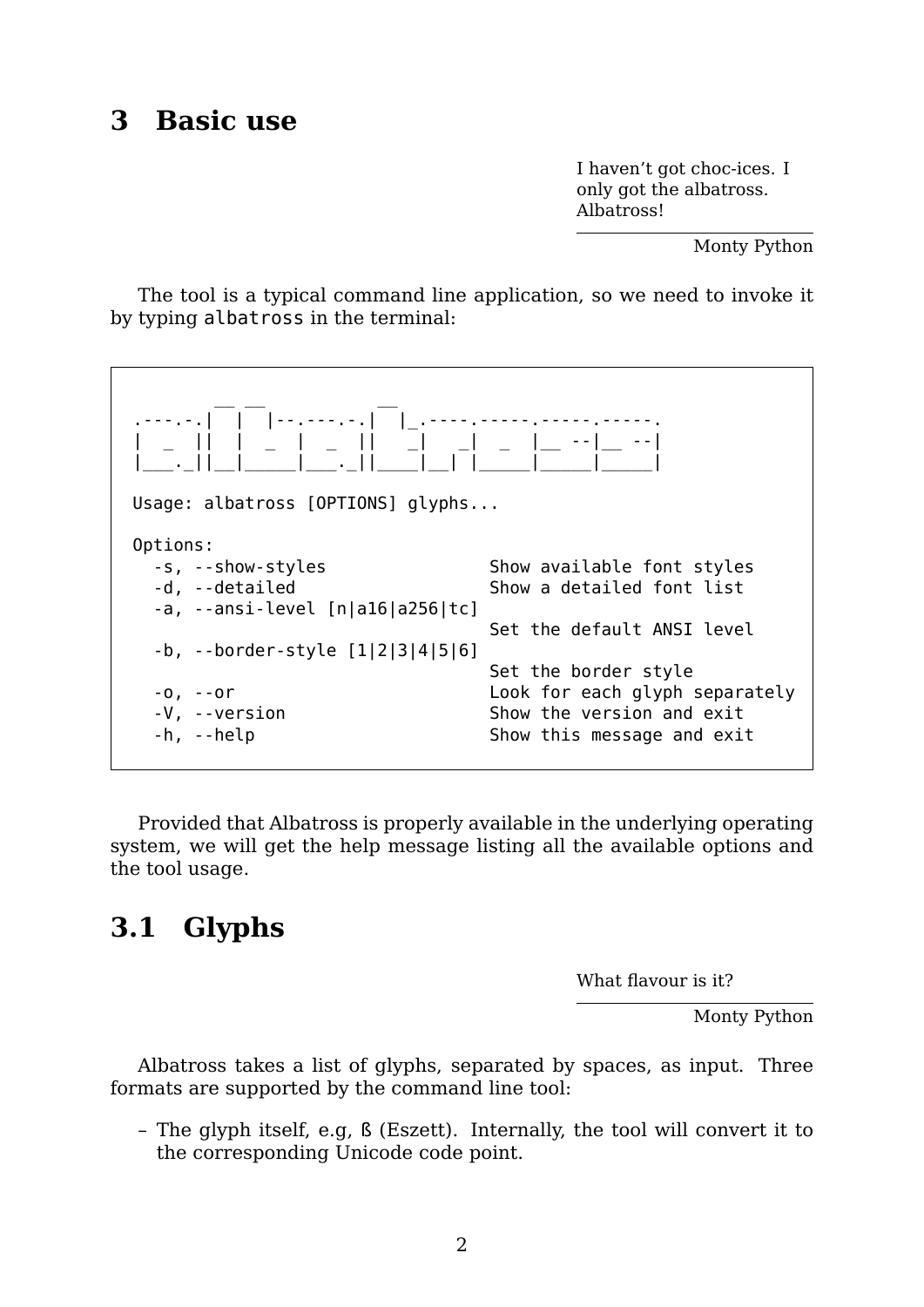\$ albatross ß

– The glyph as a Unicode code point in the hexadecimal notation, e.g, 0xDF. The 0x prefix is mandatory.

\$ albatross 0xDF

Note that the tool takes the value as case insensitive, e.g, 0xDF is equal to 0xdf (or any case combination thereof).

– The glyph as a Unicode code point using the multiset union notation, e.g, U+DF. The U+ prefix is mandatory.

\$ albatross U+DF

Be mindful that this notation expects an uppercase U.

Formats can be used interchangeably.

When a list of glyphs is provided, the tool will take a conjunctive approach and look for fonts that contain all elements in such list (default behaviour). Use the -o flag (or --or for the long flag) to look for each glyph separately. For instance:

– Look for fonts that contain both a and b:

```
$ albatross a b
```
– Look for fonts that contain a and fonts that contain b, separately:

\$ albatross --or a b

#### **3.2 Output**

It's a bird, innit? It's a bloody sea bird… it's not any bloody flavour. Albatross!

Monty Python

Albatross prints the results as a table. The default behaviour is to just display the font names, e.g,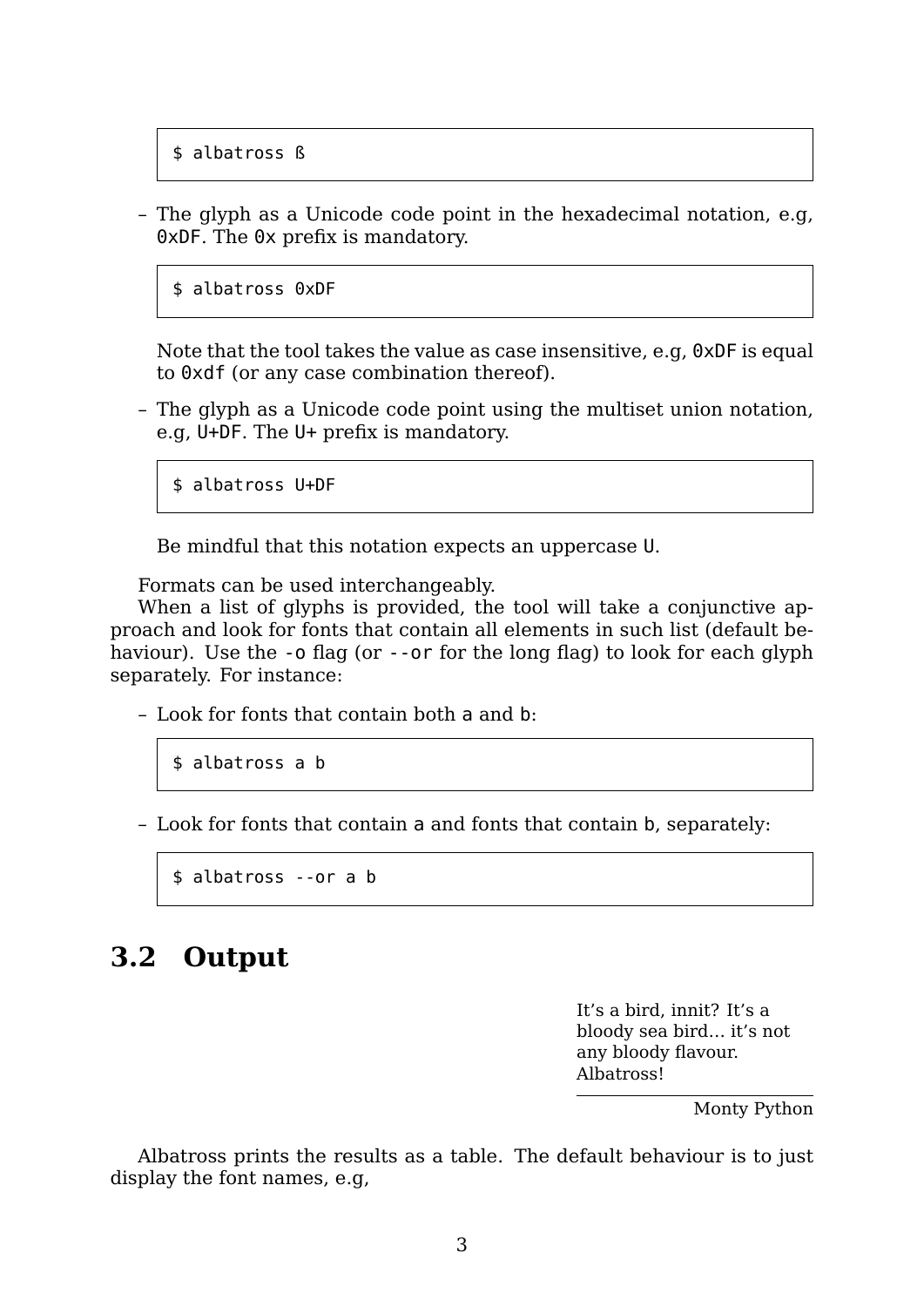#### Unicode code point DF mapping to ß

| Font name                       |  |  |
|---------------------------------|--|--|
| 3270Medium Nerd Font            |  |  |
| 3270Medium Nerd Font Mono       |  |  |
| $\cdots$                        |  |  |
| Zilla Slab, Zilla Slab Medium   |  |  |
| Zilla Slab, Zilla Slab SemiBold |  |  |

There is a -s option (or --show-styles for the long option) that includes the styles available for each font, e.g,

| Font name                          | Available styles                           |
|------------------------------------|--------------------------------------------|
| 3270Medium Nerd Font               | Medium                                     |
| 3270Medium Nerd Font Mono          | Medium                                     |
|                                    |                                            |
| Zilla Slab, Zilla Slab Medium      | Medium Italic, Italic, Medium, Regular     |
| Zilla Slab, Zilla Slab<br>SemiBold | SemiBold, Regular, SemiBold Italic, Italic |

Unicode code point DF mapping to ß

For even more details, including the font type and paths, there is the -d option (or --detailed for the long option), e.g,

| Name  | 3270Medium Nerd Font                                                           |
|-------|--------------------------------------------------------------------------------|
| Type  | OpenType Font                                                                  |
| Files | /home/paulo/.local/share/fonts/NerdFonts/3270-Medium Nerd Font<br>Complete.otf |

| Unicode code point DF, font details, mapping to ß |  |  |  |  |  |  |  |  |
|---------------------------------------------------|--|--|--|--|--|--|--|--|
|---------------------------------------------------|--|--|--|--|--|--|--|--|

| Name  | 3270Medium Nerd Font Mono                                                           |
|-------|-------------------------------------------------------------------------------------|
| Type  | OpenType Font                                                                       |
| Files | /home/paulo/.local/share/fonts/NerdFonts/3270-Medium Nerd Font<br>Complete Mono.otf |

...

Unicode code point DF, font details, mapping to ß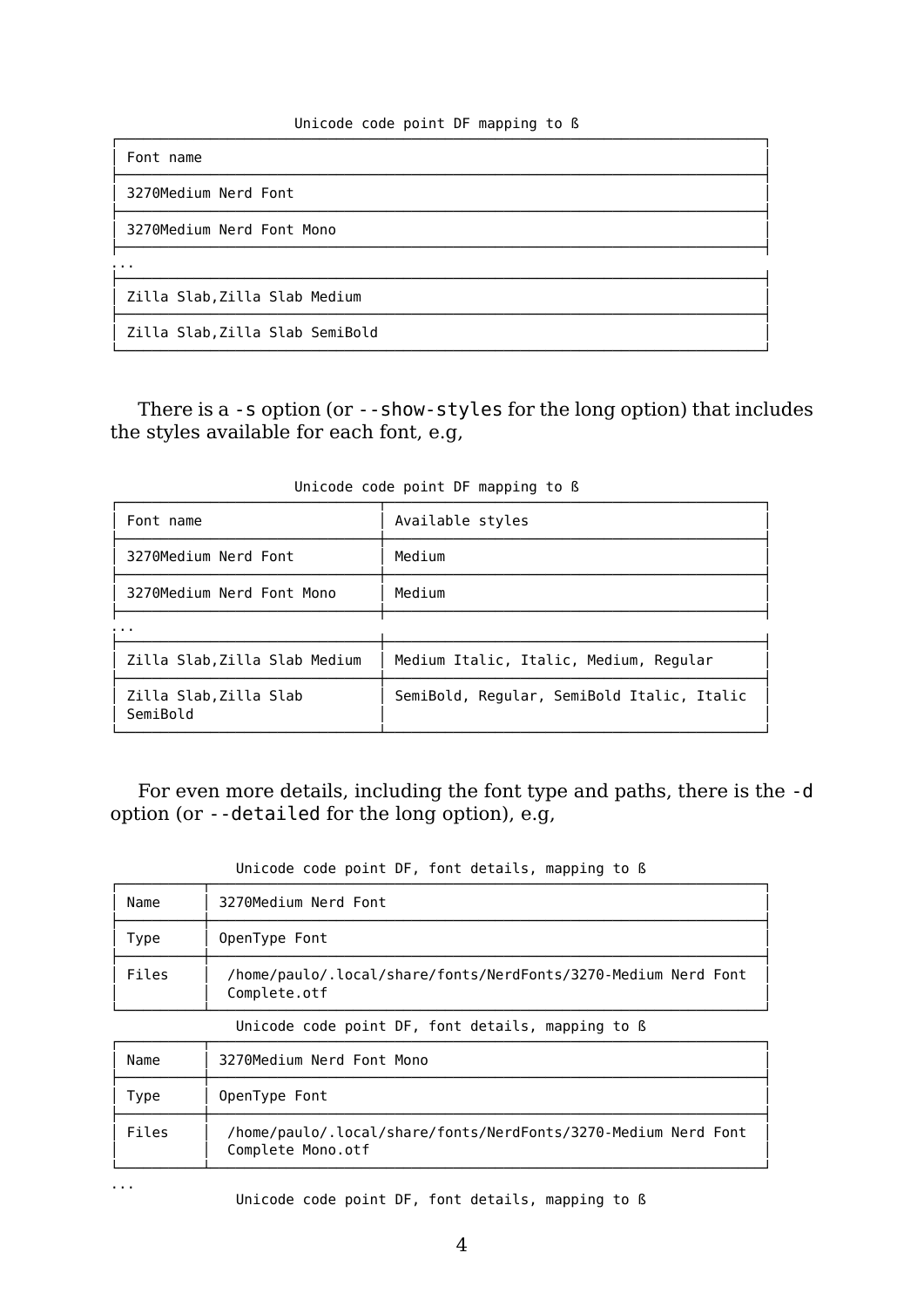| Name  | Zilla Slab, Zilla Slab Medium                                  |  |
|-------|----------------------------------------------------------------|--|
| Type  | OpenType Font                                                  |  |
| Files | /usr/share/fonts/mozilla-zilla-slab/ZillaSlab-MediumItalic.otf |  |
|       | /usr/share/fonts/mozilla-zilla-slab/ZillaSlab-Medium.otf       |  |

Unicode code point DF, font details, mapping to ß

| Name  | Zilla Slab, Zilla Slab SemiBold                              |  |
|-------|--------------------------------------------------------------|--|
| l ype | OpenType Font                                                |  |
| Files | /usr/share/fonts/mozilla-zilla-slab/ZillaSlab-SemiBold.otf   |  |
|       | /usr/share/fonts/mozilla-zilla-slab/ZillaSlab-SemiBoldItalic |  |

For more verbosity, --detailed can be combined with --show-styles to include all font details, e.g,

| Name   | 3270Medium Nerd Font                                                           |
|--------|--------------------------------------------------------------------------------|
| Type   | OpenType Font                                                                  |
| Files  | /home/paulo/.local/share/fonts/NerdFonts/3270-Medium Nerd Font<br>Complete.otf |
| Styles | Medium                                                                         |

Unicode code point DF, font details, mapping to ß

Unicode code point DF, font details, mapping to ß

| Name   | 3270Medium Nerd Font Mono                                                           |
|--------|-------------------------------------------------------------------------------------|
| Type   | OpenType Font                                                                       |
| Files  | /home/paulo/.local/share/fonts/NerdFonts/3270-Medium Nerd Font<br>Complete Mono.otf |
| Styles | Medium                                                                              |

...

Unicode code point DF, font details, mapping to ß

| Name   | Zilla Slab, Zilla Slab Medium                                  |  |  |
|--------|----------------------------------------------------------------|--|--|
| Type   | OpenType Font                                                  |  |  |
| Files  | /usr/share/fonts/mozilla-zilla-slab/ZillaSlab-MediumItalic.otf |  |  |
|        | /usr/share/fonts/mozilla-zilla-slab/ZillaSlab-Medium.otf       |  |  |
| Styles | Medium Italic, Italic, Medium, Regular                         |  |  |
|        | Unicode code point DF, font details, mapping to B              |  |  |
|        |                                                                |  |  |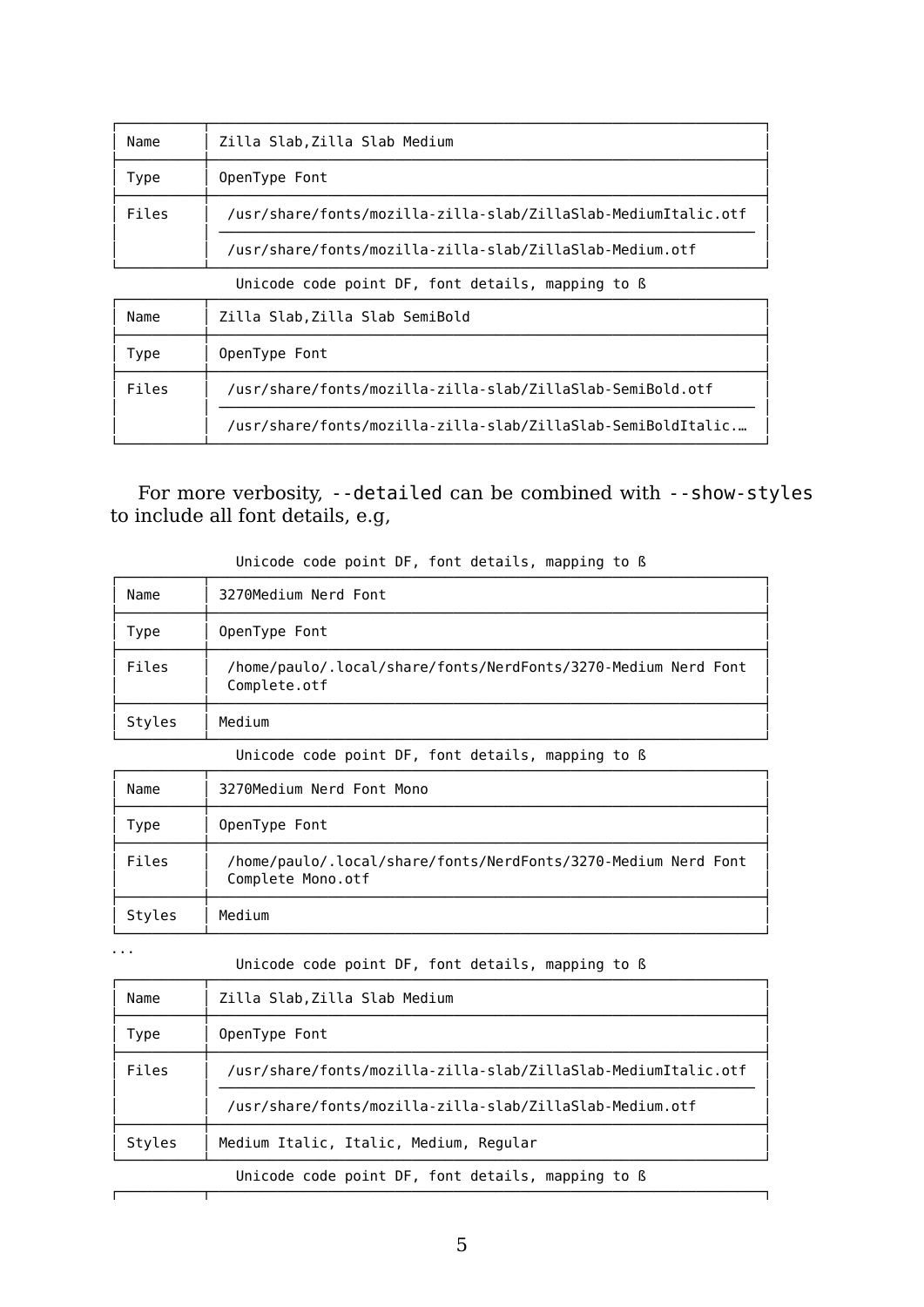| Name   | Zilla Slab, Zilla Slab SemiBold                              |
|--------|--------------------------------------------------------------|
| Type   | OpenType Font                                                |
| Files  | /usr/share/fonts/mozilla-zilla-slab/ZillaSlab-SemiBold.otf   |
|        | /usr/share/fonts/mozilla-zilla-slab/ZillaSlab-SemiBoldItalic |
| Styles | SemiBold, Regular, SemiBold Italic, Italic                   |

Since the results can span several rows (the more common the glyph, the more fonts will contain it), we strongly recommend using a pipeline and pass the results to a terminal pager, e.g, the less utility:

```
$ albatross ß | less
```
## **3.3 Coloured output**

Do you get wafers with it?

Monty Python

Albatross supports terminal colours by including the -a option (or --ansilevel for the long option) followed by the corresponding colour level. The following levels are available:

|      | Level Description           |
|------|-----------------------------|
| n    | No colours at all (default) |
| a16  | ANSI 16 colours             |
| a256 | ANSI 256 colours            |
| tc   | Support for true colours    |

Note that colours might mess the output when passed to a terminal pager. You might need to either adjust the terminal pager accordingly (e.g, less -r makes control characters to be displayed) or disable colours altogether (which is the default behaviour).

# **3.4 Table styles**

Albatross provides 6 table styles. Include the -b option (or --border-style for the long option) followed by the corresponding border style. The following styles are available:

– Style 1: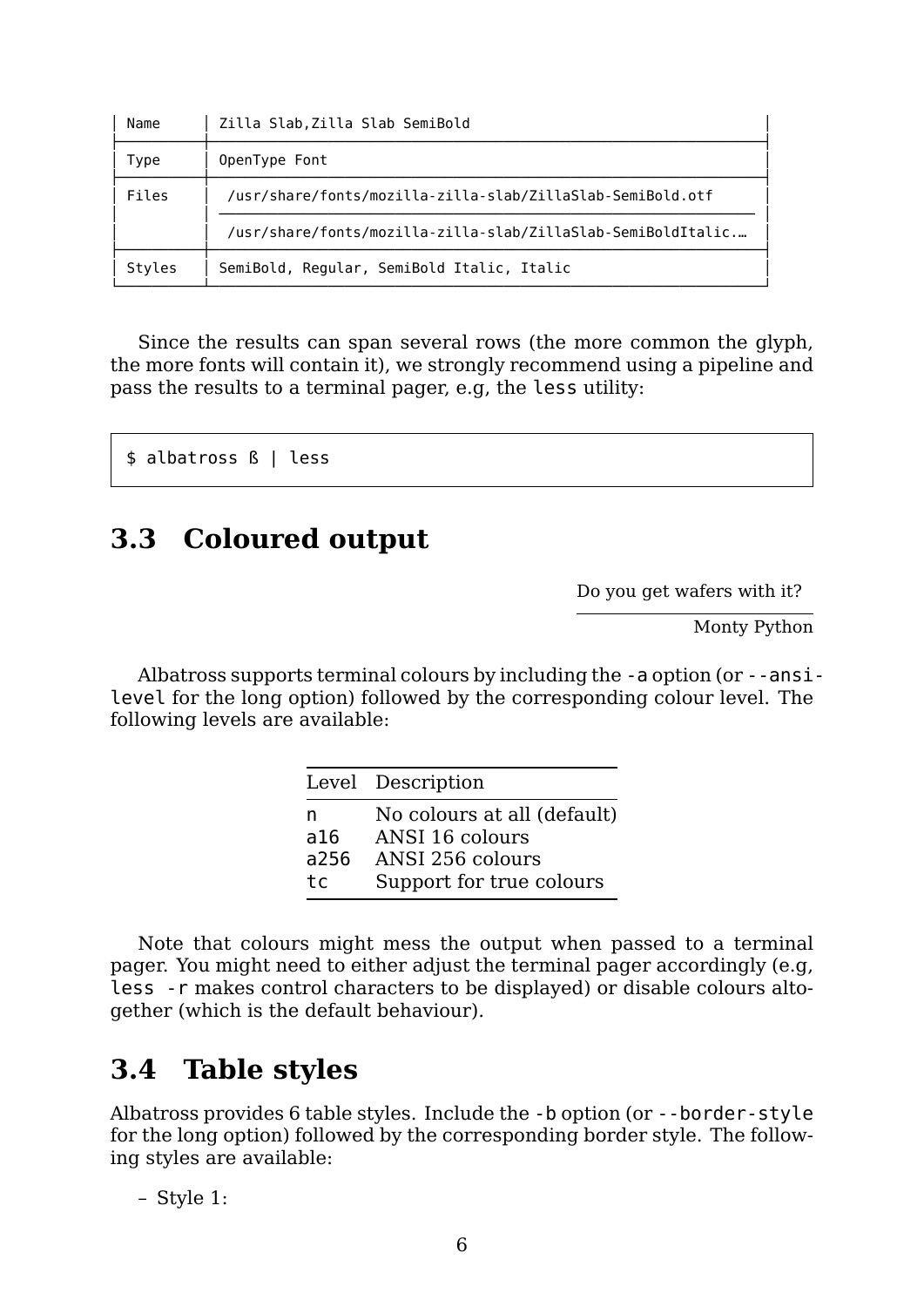| Font name <u>. . . . . . . .</u> . . . . . . . . . . . . . . . . .  $\overline{+}$ |<br>| 3270Medium Nerd Font | Medium  $\mathbf{I}$  $-+$  $\ddot{}$  $\sim 10$  .

- Style 2:

| Font name            |  |
|----------------------|--|
| 3270Medium Nerd Font |  |
| .                    |  |

- Style 3:

| Font name            | Available styles |
|----------------------|------------------|
| 3270Medium Nerd Font | Medium           |

 $\overline{1}$  ,  $\overline{1}$ 

- Style 4:

| Font name            | Available styles |
|----------------------|------------------|
| 3270Medium Nerd Font | Medium           |
| .                    |                  |

- Style 5:

| Available styles |
|------------------|
| Medium           |
|                  |

 $\sim 10$ 

- Style 6:

| Font name            | Available styles |
|----------------------|------------------|
| 3270Medium Nerd Font | Medium           |
|                      |                  |

 $\sim 10$ 

These are the keys to be used as option values:

|   | Key Description                   |
|---|-----------------------------------|
| 1 | Style 1 (ASCII)                   |
| 2 | Style 2 (rounded corners)         |
| 3 | Style 3 (blank)                   |
|   | Style 4 (double lines)            |
| 5 | Style 5 (square corners, default) |
|   | Style 6 (heavy lines)             |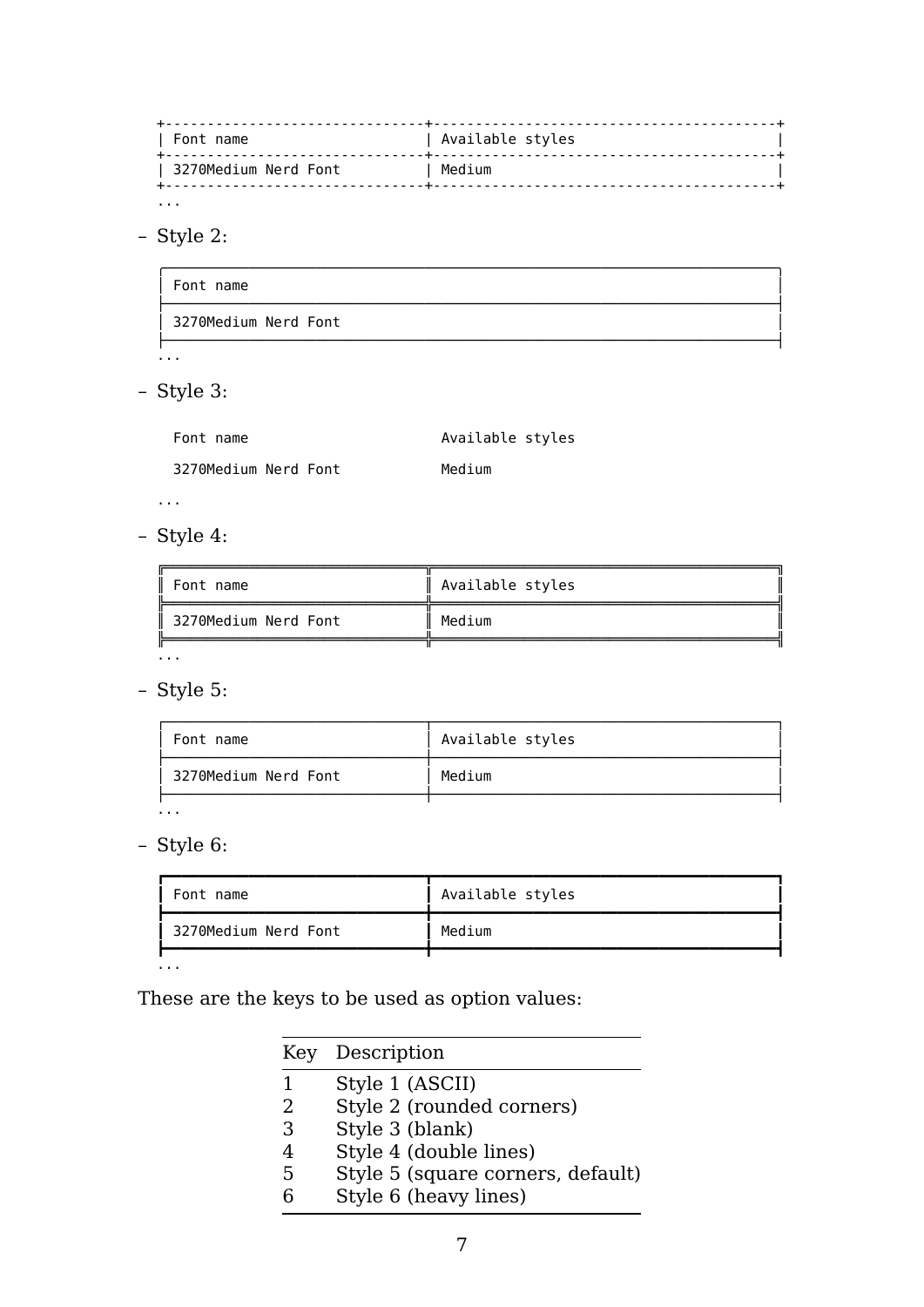### **License**

Course you don't get bloody wafers with it. Albatross!

Monty Python

Albatross is licensed under the New BSD License. Please note that the New BSD License has been verified as a GPL-compatible free software license by the Free Software Foundation, and has been vetted as an open source license by the Open Source Initiative.

## **Changelog**

How much is it?

Monty Python

# **0.4.0 (current)**

– Included support for the Unicode code point using the U+ multiset union notation, which behaves exactly the same as the 0x counterpart. So ß, 0xDF and U+DF denote the same Unicode entity.

# **0.3.0 (2021-01-13)**

#### **Changed**

– Conjunctive behavior is now default. Previously, albatross a b would have looked for fonts for a and separately for fonts for b. As we see more use cases for looking for fonts that contain a as well as b, we changed the default and left the previous behavior as albatross --or a b.

## **0.2.0 (2020-12-09)**

#### **Added**

– Inclusion of a man page.

#### **Fixed**

– Windows paths were incorrectly parsed, causing font names and styles to be displayed incorrectly.